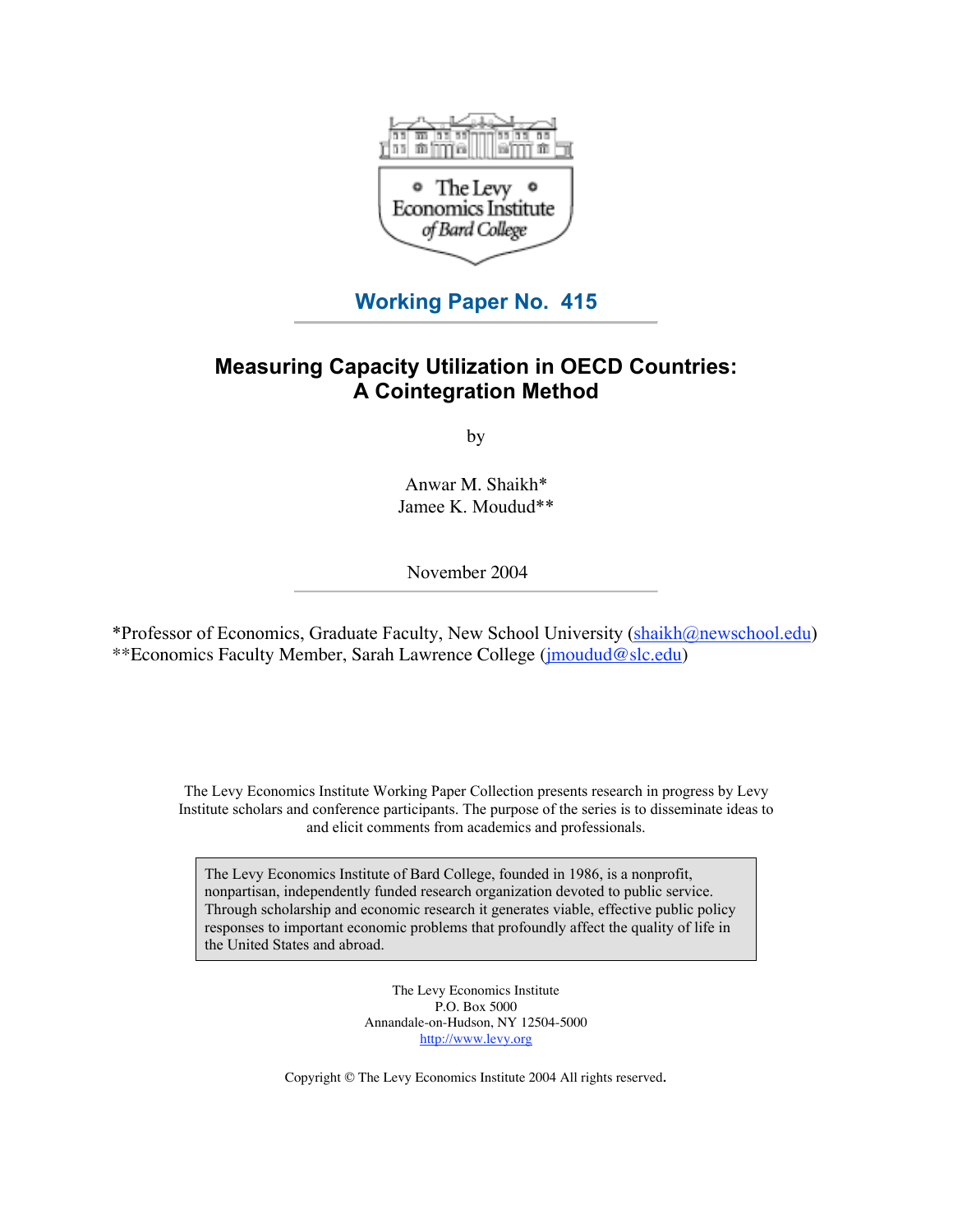### **I. INTRODUCTION**

Growth and technological change go hand-in-hand, because it is new investment that generally ushers in new technologies. But capital accumulation is inherently turbulent, subject to a variety of intrinsic cycles (van Duijn, 1983, ch 1) as well as conjunctural events such as wars, economic policies, and natural events. Therefore, in order to identify the slower and steadier influence of structural change, one must somehow adjust for the cyclical and conjunctural fluctuations. Since the latter variations are generally expressed as fluctuations in capacity utilization, one way to distinguish between short-run influences and structural ones is to develop measures of capacity utilization and of economic capacity. Such considerations are critical to all long-run analysis.

This paper aims to develop a simple general methodology for measuring capacity. The essential idea is that "capacity" is the aspect of output that co-varies with the capital stock over the long-run. This makes cointegration a natural tool for measuring capacity. The technique used here was previously developed for U.S. data, and proved to provide capacity utilization measures that are remarkably close to completely independent measures based on the rate of utilization of electric motors used to drive capital equipment in manufacturing and on unpublished survey data from the McGraw-Hill (Shaikh 1987, 1992, 1999). In this paper we extend the results to encompass various OECD countries.

It is important at the outset to distinguish between "engineering capacity," which is the maximum sustained production possible over some interval, and "economic capacity," which is the *desired* level of output from given plant and equipment. For instance, it may be physically feasible to operate a plant for 20 hours per day 6 days a week, for a total of 120 hours per week of engineering capacity. But it may turn out that the potentially higher costs of second and third shifts make it most profitable to operate only a single 8-hour shift per day for five days a week, i.e. 40 hours per week. This is what defines economic capacity, the firm's benchmark level of output. Equivalently, economic capacity would be represented by an engineering capacity utilization rate of 33.33 % (40/120). Production persistently below this level would signal the need for a slowdown in planned capacity growth,<sup>1</sup> while that persistently above it would signal the need for accelerated capacity growth (Foss 1963, p. 25; Shapiro 1989, p. 184; Kurz 1986, pp. 37-38, 43-44).

 $\overline{a}$ 

<sup>&</sup>lt;sup>1</sup> In a growing system, adjustments take place by changes in relative *growth* rates.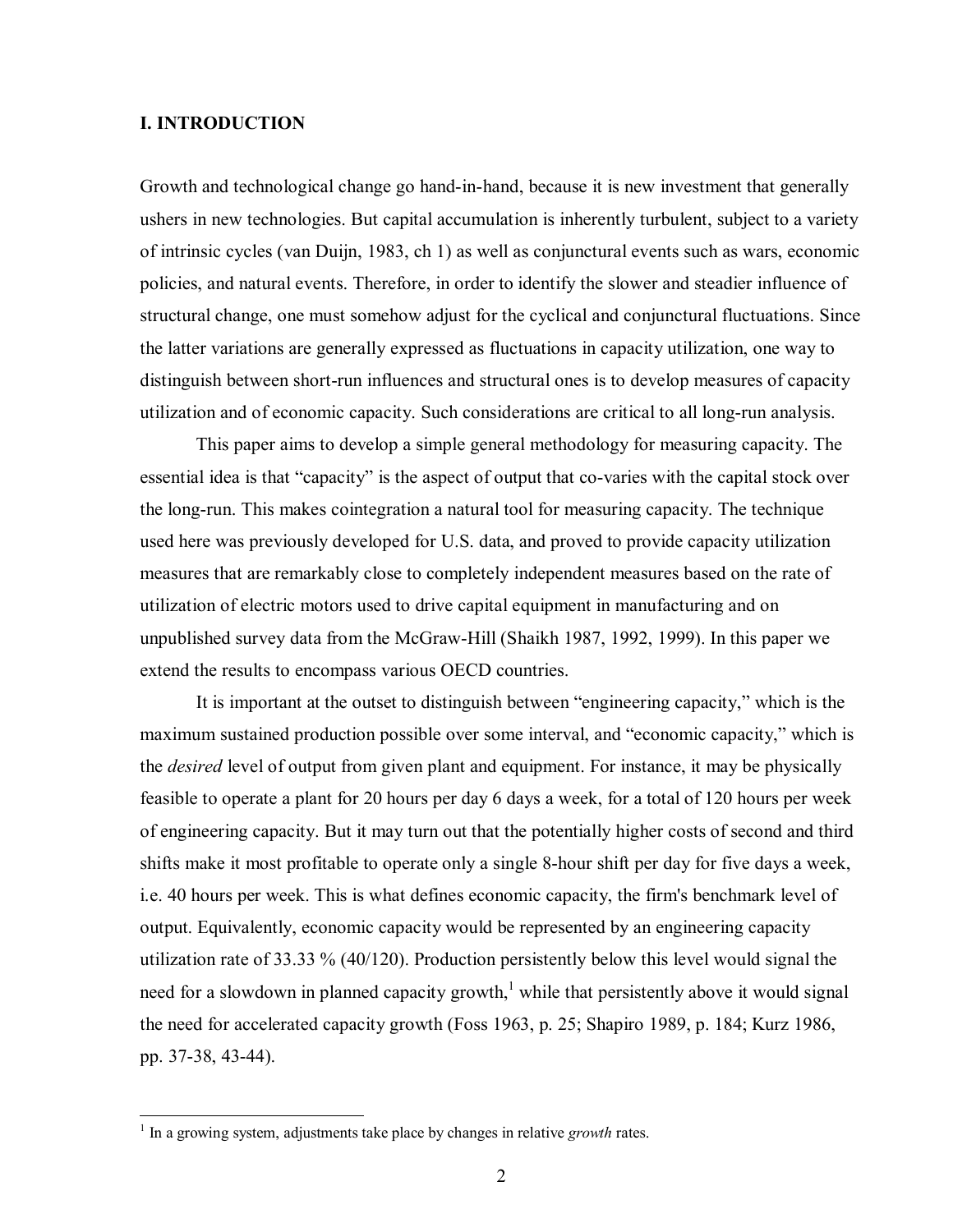It should also be noted that economic capacity is not the same thing as "full employment output."<sup>2</sup> Since both measures have been labeled "potential output," it is important to distinguish them. Even though the full capacity and full employment are common assumptions of standard economic theory, in actual practice there is no reason to suppose that production at economic capacity would serve to fully employ the existing labor force. Indeed, within classical, Keynesian, and Kaleckian traditions, the two are not synonymous even at the theoretical level (Garegnani, 1979; Shaikh, 1987).

It might be supposed that one could distinguish between actual output and capacity by means of some appropriate filtering technique. Indeed, if all actual fluctuations were roughly symmetric, then this might work. But actual data may not only contain multiple cycles, some as long as 20 years, but also generally exhibits a long-term trend (which itself may or may not be part of some longer "wave"). Most techniques for identifying cycles therefore require that the data first be detrended. One common approach is to define the trend as some *a priori* function of time. But there is little reason to believe that growth trends are independent of actual rates of growth, and there is no real reason to prefer one time function over any other. Another procedure is to smooth the data so as to bring out the trend. But here we face the difficulty of disentangling the unknown trend from a multiplicity of cycles, ranging from 3-5 year inventory cycles to 20 year fixed capital cycles. Taking out the most rapid fluctuations leaves in all the longer ones mixed together with the trend. On the other hand, focusing on a particular longer cycle leaves in all of the shorter ones. Moreover, it is well known that various smoothing methods can give rise to spurious long cycles. Finally, there is the problem that fluctuations brought about by depressions, wars, and various other conjunctural events are not generally symmetric. Smoothing techniques tend to split the data into symmetric "ups and downs," which means they generally misrepresent the actual deviations from the trend. For instance, in the case of the Great Depression with its sharp collapse and protracted trough in output, the distortion would be quite significant. The oil price shocks of the 1970s would present similar difficulties.

An alternate approach is to focus on a measure of capacity, because we know that cycles, as well as conjunctural events such as policy changes, depressions and wars, will be reflected in

<sup>&</sup>lt;sup>2</sup> Short-run fluctuations in employment are likely to be correlated with short-run fluctuations in output. Thus shortrun fluctuations in the employment rate (employment over labor supply) are likely to be correlated with short-run fluctuation in the capacity utilization rate (output over capacity). But unless the ratio of capacity to labor supply, which is a kind of potential productivity of labor, happened to be always constant over time, we can be sure that the capacity utilization rate would deviate from the employment rate over the medium and long-runs.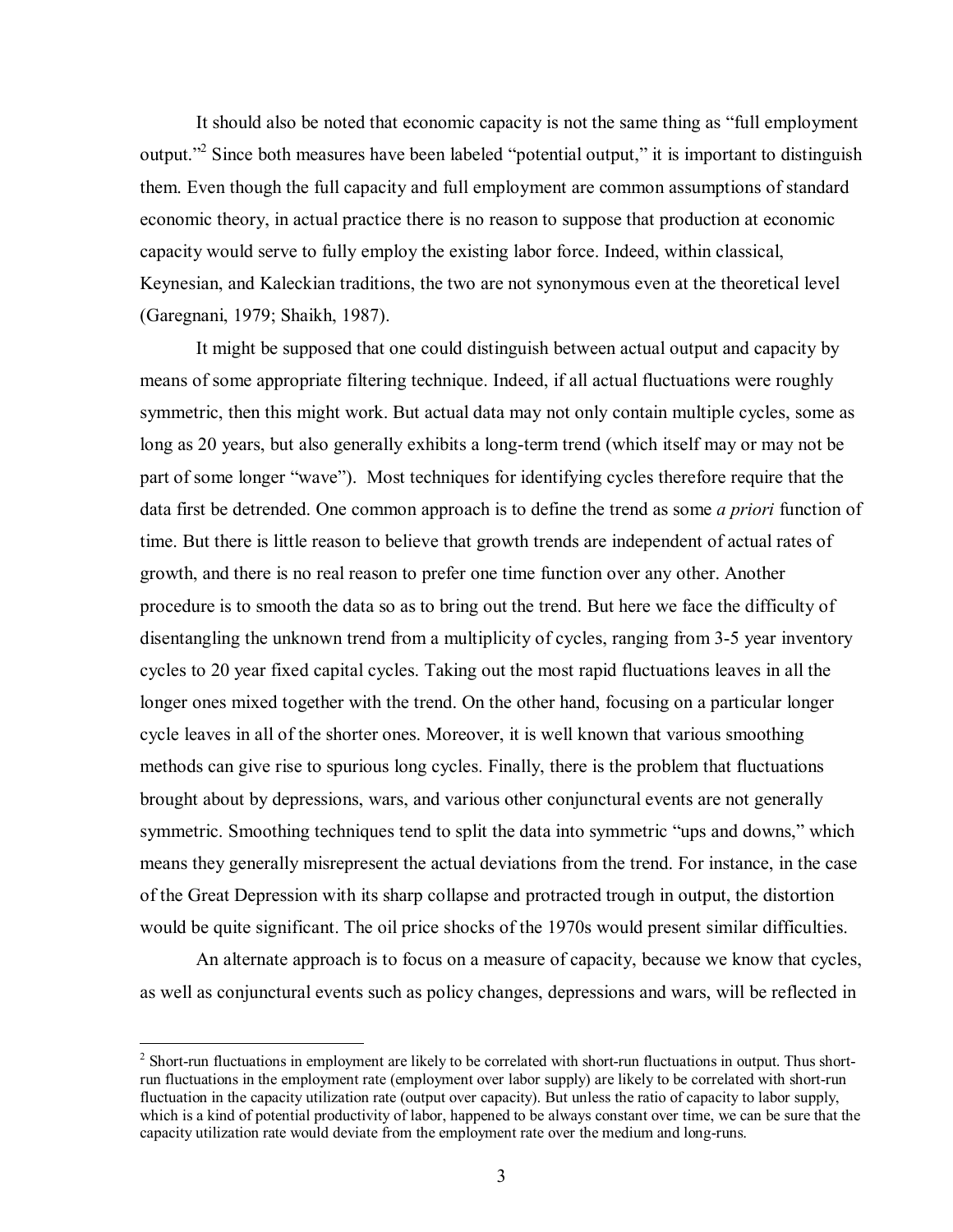capacity utilization.<sup>3</sup> The problem of estimating economic capacity would be relatively simple if one could accept the widely held (neoclassical) assumption that, except for downturns associated with the short (3-5 yr.) cycle, capitalist economies generally operate at normal capacity. Indeed, this is the premise of the well-known Wharton method, which defines capacity as the peak output achieved in each business cycle or conjunctural fluctuation. The implicit assumption is that all short-run peaks in output represent the same level (100%) of capacity utilization (Hertzberg, et al, 1974; Schnader, 1984), which automatically excludes the possibility of medium and long term variations in capacity utilization.

A second group of measures tries to get around this problem by relying on economic surveys of operating rates, as in those by the Bureau of Economic Analysis (BEA) and the Bureau of the Census. Here, firms are typically asked to indicate their current operating rate, i.e. their current rate of utilization of capacity. The difficulty with such surveys is that they do not specify any explicit definition of what is meant by capacity. Thus the respondents are free to choose between various measures of capacity, and the analysts who use this data are free to interpret them in manners consistent with their own theoretical premises. A typical case in point is the widely used Federal Reserve Board (FRB) measure of capacity utilization in manufacturing. It begins with a preliminary estimate of capacity by using two different surveys, one by McGraw-Hill (recently discontinued), and one by the Bureau of the Census. The Federal Reserve first combines them in some manner whose details it does not make public. It frequently finds that the resulting estimates of capacity utilization are not plausible from its point of view, so it further operates on the combined capacity measures to smooth them out, using regressions on the capital stock and on time (Shapiro 1989, pp. 185-188). Various other adjustments are also made so as to "move the capacity estimate from a peak engineering concept toward an economic concept" consistent with its underlying theory. It is one of the stated goals of these adjustments that the resulting measure of capacity utilization rate is not "chronically below 'normal' capacity utilization" (Shapiro 1989, pp.187-188). In other words, just as in the case of the Wharton method, the operative premise here is that the economic system generally operates at, or near, full capacity.

 $\overline{a}$ 

 $3$  The fast process will produce fast fluctuations in output, and since capacity is relatively slowly changing in the short-run, it will also produce corresponding fast fluctuations in capacity utilization. On the other hand, over the medium process both the average output and average capacity levels generated in the fast process will themselves fluctuate around each other. Hence, here we will get a corresponding medium cycle in capacity utilization.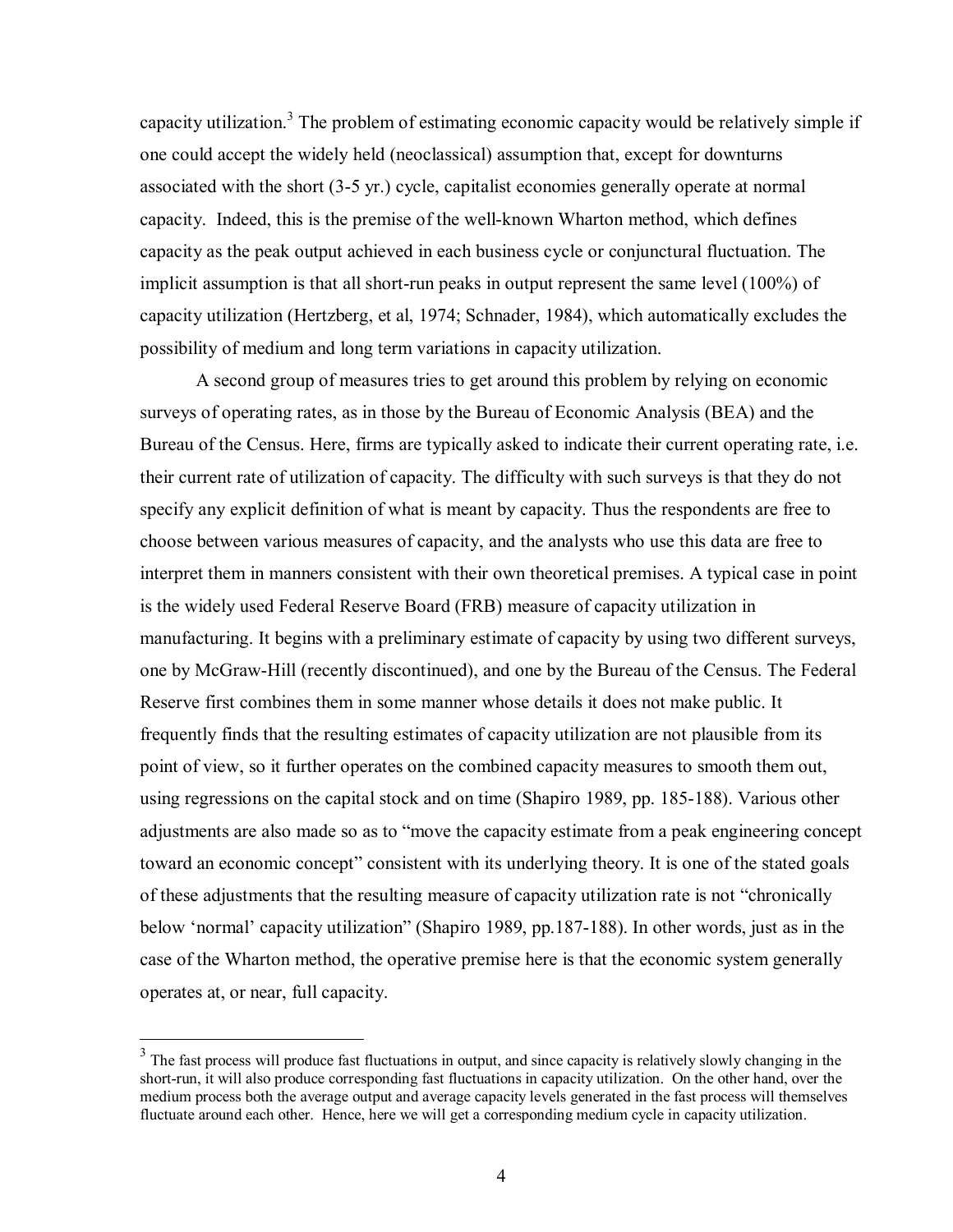A third procedure, such as that employed by the IMF, estimates potential output by means of fitted production functions. As has been often pointed out, a production function represents the *optimal* output which can be produced by given *fully utilized* capital and labor inputs (Fisher 1969). Since actual capital and labor cannot be assumed to be fully utilized at any moment (this being the problem under investigation), this method requires some adjustment of the inputs. Thus potential output is estimated using a labor input defined by the natural rate of unemployment and a capital input defined by the trend level of total factor productivity for that particular labor input (De Masi, 1997). Needless to say, this requires theoretical faith not only in the much criticized notion of an aggregate production function (McCombie 2000-2001; Felipe and Fisher 2003; Shaikh 2004) but also in the existence of a natural rate of unemployment. We will return to this issue in the next section when we compare our own measures of capacity utilization to those of the IMF.

A fourth type measure sidesteps the difficulties inherent in the first two by attempting to directly measure the rate of capacity utilization. In a now classic study, Foss (1963) showed that it is possible to estimate capacity utilization by measuring the utilization rate of the electric motors which are used to drive capital equipment. Foss's initial estimates for selected years were subsequently developed into an annual series by Jorgenson and Grilliches (1967) and then improved and extended by Christensen and Jorgenson (1969) to cover the period from 1929-1967, and by Shaikh (1992) to cover the period from 1909-1928. But there exists a major obstacle to the forward extension of this series: namely, that the data on the installed capacity of electric motors, which is crucial to the construction of the series, was dropped after the 1963 Census. Shaikh showed that direct survey data available from McGraw-Hill yielded a measure of capacity utilization that was very similar to that derived from data on electric motor use, in their periods of overlap. This allowed him to splice the two series together to create a complete capacity utilization series from 1947-1985 which differed significantly from the standard Federal Reserve Board (FRB) measure (Shaikh 1987), particularly in terms of longer run patterns such as the Vietnam War buildup during the 1960s, and post-Reagan profit boom from 1982 onward. Unlike the FRB measure, Shaikh's measure is neither symmetric nor stationary over the long-run, and it exhibits much greater fluctuations. Conversely, the capacity-output ratio it yields has a much smoother trend than that derived from the FRB measure. Further detail is provided in Shaikh (1987, 1992, 1999) and in section III of this paper, and additional

5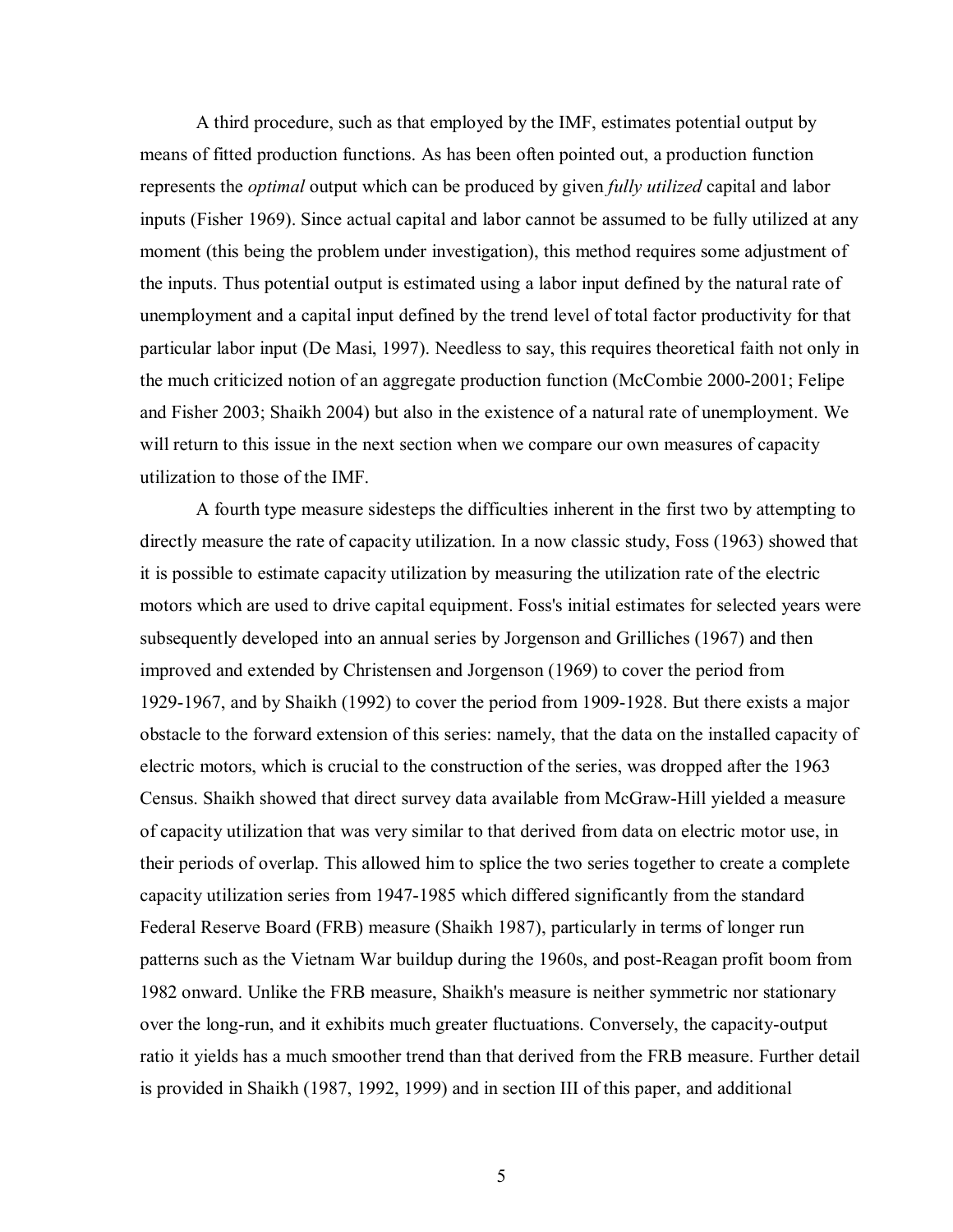discussion can be found in Winston (1974), Gabisch and Lorenz (1987, pp. 26-40), and Tsaliki and Tsoulfidis (1999).

#### **II. THE THEORETICAL FRAMEWORK**

Our framework consists of an identity and two behavioral equations. The identity can be stated as  $Y(t)$  $= (Y/Y^*) \cdot (Y^*/K) \cdot K$ , where Y = output, Y<sup>\*</sup> = economic capacity, K = capital stock. If we now define v  $=$  capital-capacity ratio  $= (Y^*/K)$ , and  $u =$  capacity utilization rate  $= (Y/Y^*)$ , then

1)  $\log Y(t) = \log K(t) - \log v(t) + \log u(t)$ 

Since output  $(Y)$  and capital stock  $(K)$  are observed variables, to make the preceding identity into a model we need to specify capacity utilization (u) and the capital-capacity ratio (v). On the side of the former, we assume that output fluctuates around capacity over the longrun, so that the actual rate of capacity utilization  $(u_t)$  fluctuates around some desired or normal rate of capacity utilization ( $u^* = 1$ ).<sup>4</sup> This says that firms are able to maintain some correspondence between economic capacity and actual output over the long-run, which is consistent with classical, Marxian, Harrodian and neoclassical theory. Nothing in particular is implied about the corresponding utilization of labor supply (Winston, 1974; Kurz, 1986). In log terms, with  $e_u(t)$  representing a random error term, this implies

2)  $log u(t) = e<sub>u</sub>(t)$ 

 $\overline{a}$ 

Our second behavioral assumption consists of a general specification of technical change in which the capital-capacity ratio changes over time, partly in response to autonomous technical change (coefficient  $b_1$ ) and partly in response to embodied technical change which itself depends on the rate of capital accumulation (coefficient b<sub>2</sub>). Letting  $g_y =$  growth rate of the capital-capacity ratio and  $g_k$  = growth rate of the capital stock, we have  $g_y = b_1 + b_2 \cdot g_k$ . In log terms, with an added random error term  $e<sub>v</sub>(t)$ , this yields equation 3 below.

<sup>&</sup>lt;sup>4</sup> Although we do not attempt it here, it would be possible to allow for a changing normal rate of capacity utilization in the light of changing real wages and relative material prices. This is because the point at which a plant is most profitably utilized can vary with changes in input prices (Kurz 1986).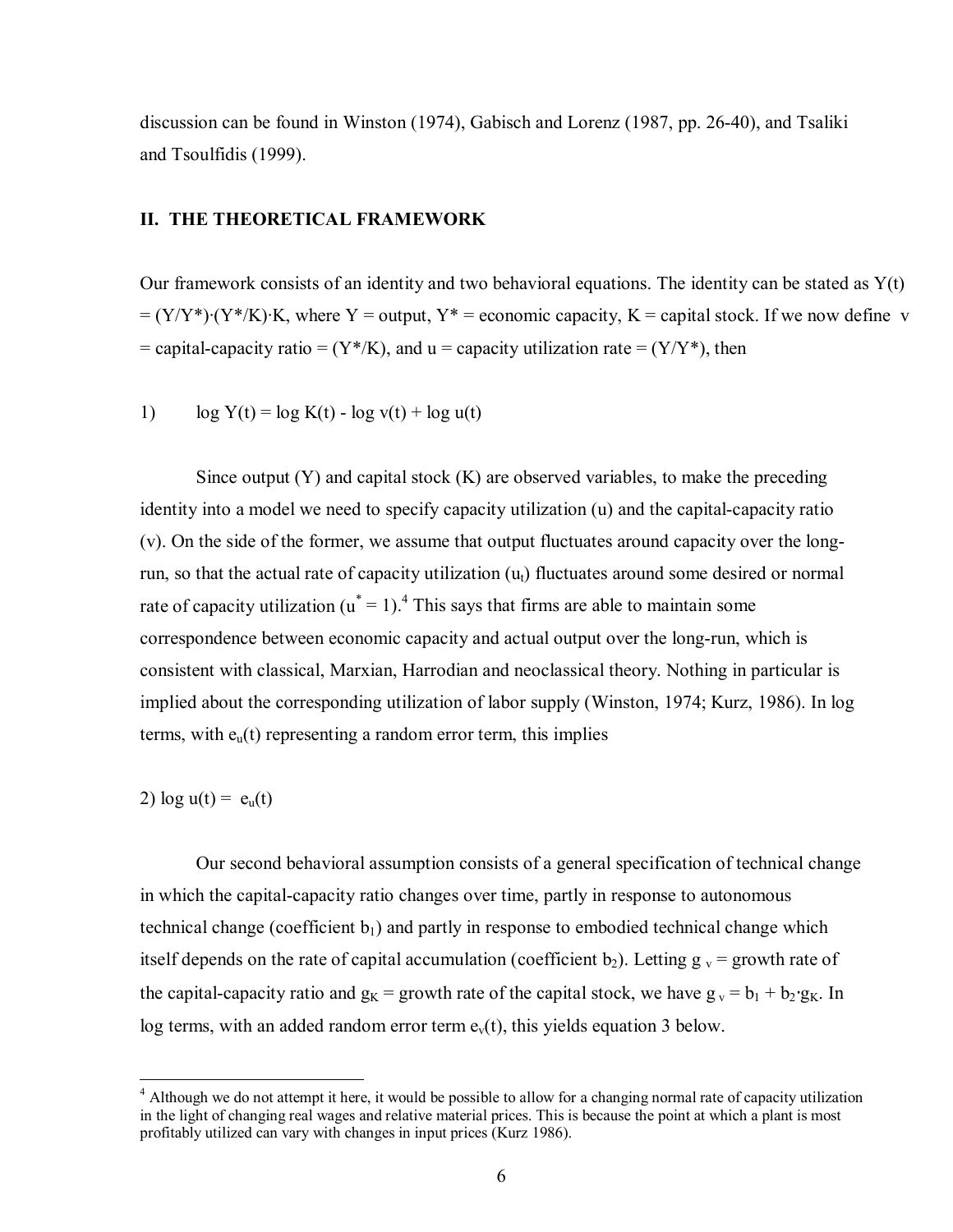3)  $\log v(t) = b_0 + b_1 \cdot t + b_2 \cdot \log K(t) + e_v(t)$ 

Equations 1-3 form a general model of the relation of output to the capital stock in the face of technical change and fluctuating capacity utilization. Combining these three equations then yields

4)  $\log Y(t) = a_0 + a_1 \cdot t + a_2 \cdot \log K(t) + e(t)$ 

 $\overline{a}$ 

where  $a_0 = -b_0$ ,  $a_1 = -b_1$ ,  $a_2 = 1 - b_2$ , and the error term  $e(t) = e_u(t) - e_v(t)$ .

Equation 4 implies that log Y and log K are cointegrated, up to a possibly linear deterministic trend in the actual data. Moreover, from equation 2, the long-run value of actual output  $(Y)$  is capacity output  $(Y^*)$ . With an estimate of capacity in hand, we can then derive the rate of capacity utilization  $u = Y/Y^*$  and the capital-capacity ratio  $v = K/Y^*$ .

# **III. AN APPLICATION TO THE U.S. MANUFACTURING SECTOR**

As a benchmark test of our methodology, we utilized the above cointegration framework to derive an econometric measure of the capacity utilization rate for the U.S. manufacturing sector. This was then compared to Shaikh's census-based measure, previously discussed at the end of section I. As Panel 1 shows, the close correspondence between the patterns of the two very different techniques provides a sense of the power of our methodology.<sup>5</sup>

 $<sup>5</sup>$  Cointegration in levels of variables requires some choice of scale, which is usually accomplished by arbitrarily</sup> setting the cointegration coefficient of the first variable equal to one. An independent measure of the scale of economic capacity would be ideal. In the present case in which we are comparing our econometric measure of capacity utilization to an independent census-based measure, we can use the average level of the latter to define the scale of the former. But when making comparisons across countries for which no such independent measures are available, and in which some cointegration regressions were in log-levels and others in growth rates (first differences of log-levels), it is somewhat easier to define scale by using the highest growth rate peak over the period of observation. This is the procedure we adopt in the next section.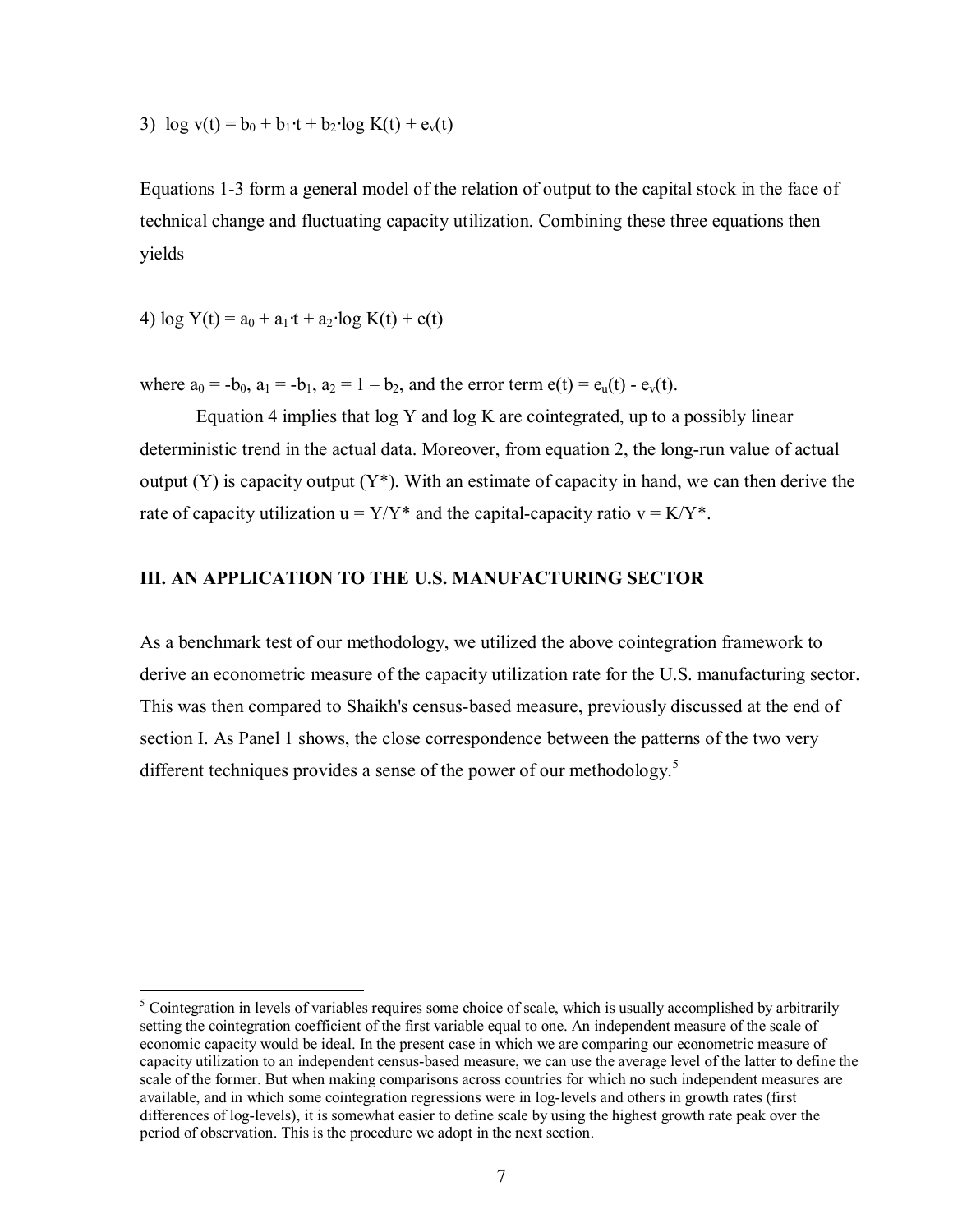

# **IV. EMPIRICAL MEASURES OF CAPACITY AND TECHNICAL CHANGE IN OECD COUNTRIES**

Data on business sector real output and capital stock were obtained from the *OECD Economic Outlook 71* (June 2002) database. Given the relatively small sample sizes and the fact that the unit root tests have low power in such cases, we follow the literature by utilizing three different tests to gauge the order of integration<sup>6</sup>. In general, our final determination of the order of integration of the logs of each variable was based on agreement among at least two of the tests.

The levels of the logs of both output and capital stock were  $I(1)$  for Australia, Canada, France, Norway, Sweden, UK, and U.S., whereas they are I(2) for Austria, Germany, Japan, and Spain. In the former group of countries the Johansen cointegration test was carried out on the level of the variables, whereas in the latter group it was carried out on their first differences. In light of our previous discussion concerning scale (see footnote 5), we scaled the level of capacity by equating it to actual output in the year with the peak growth rate. The cointegration tests parallel the form of equation 4, in that they assume a linear deterministic trend in the actual data and an intercept in the cointegrating equation. Further details are provided in the data appendix.

The succeeding set of graphs in Panel 2 display our estimates of capacity and the rate of capacity utilization, the latter in comparison to corresponding estimates from the IMF. Two features are notable. First, our measures of capacity do not simply "thread-through" the actual level of output, as smoothed and filtered methods do. This is generally so, but is most evident in the case of countries such as Austria, Canada, and the UK. Secondly, the measures of capacity utilization derived from our cointegration method are generally very different from those provided by the IMF. It will be recalled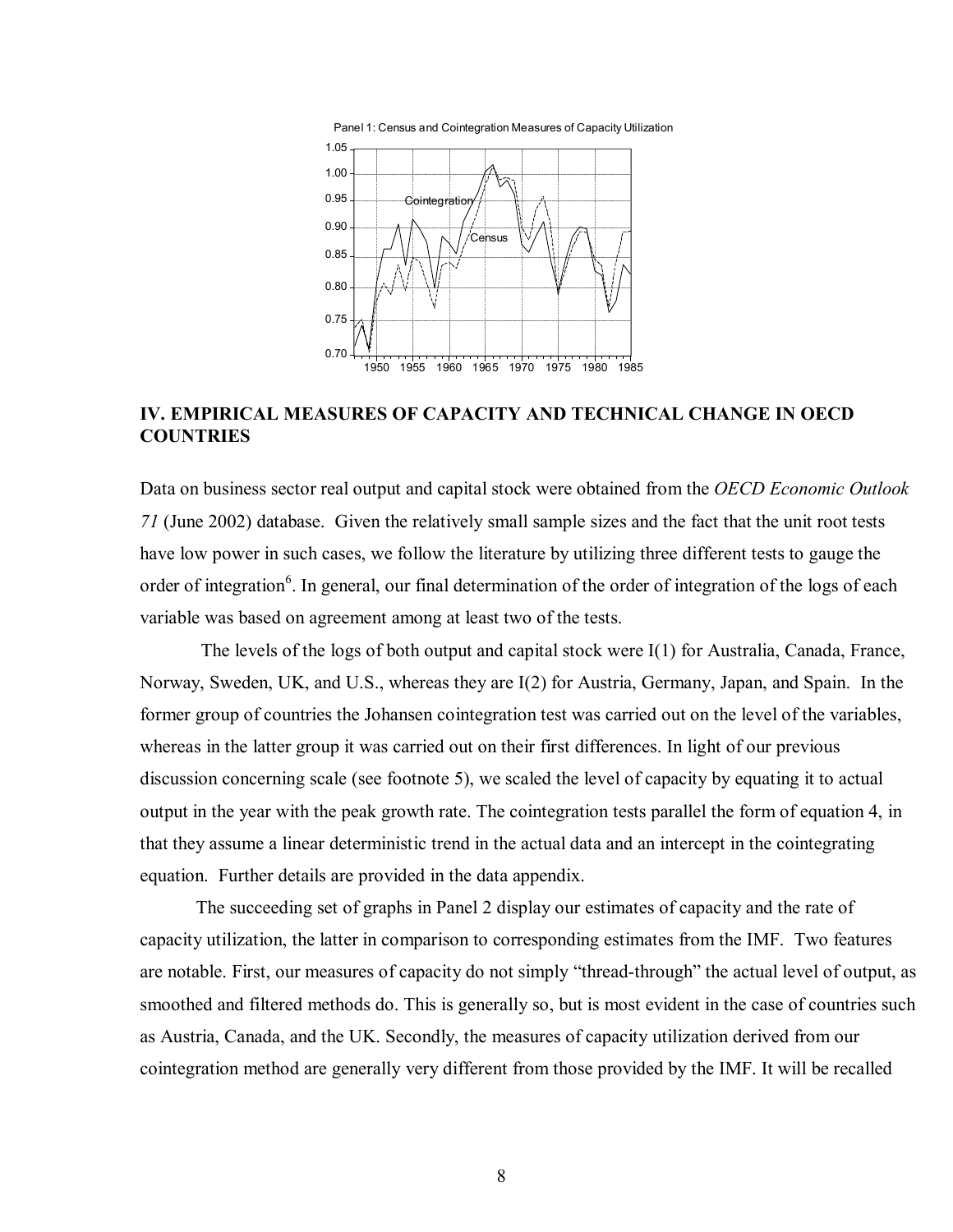from Section I that the IMF defines potential output via an aggregate production function in which labor is assumed to be employed at the natural rate and capital is assumed to be utilized at the rate corresponding to the trend level of factor productivity. On the other hand, we measure potential output as the component of actual output that co-varies with the capital stock over the long-run. In principle, both measures should filter out short-run movements and highlight long-run ones. Since technical change is generally embodied at the margin through new investment, one would expect the capitalcapacity ratio (the reciprocal of the "productivity of capital") to respond fairly smoothly to technical change. Our measure always exhibits this property, but it turns out that the IMF one often does not. Panel 3 displays the two such cases, for the U.S. and the UK. Considerations of space prevent us from exhibiting all of the relevant graphs.

 <sup>6</sup> We used the augmented Dickey-Fuller (ADF), the Kwiatkowsky-Phillips-Schmidt-Shin (KPSS), and the Ng-Perron (NP) tests.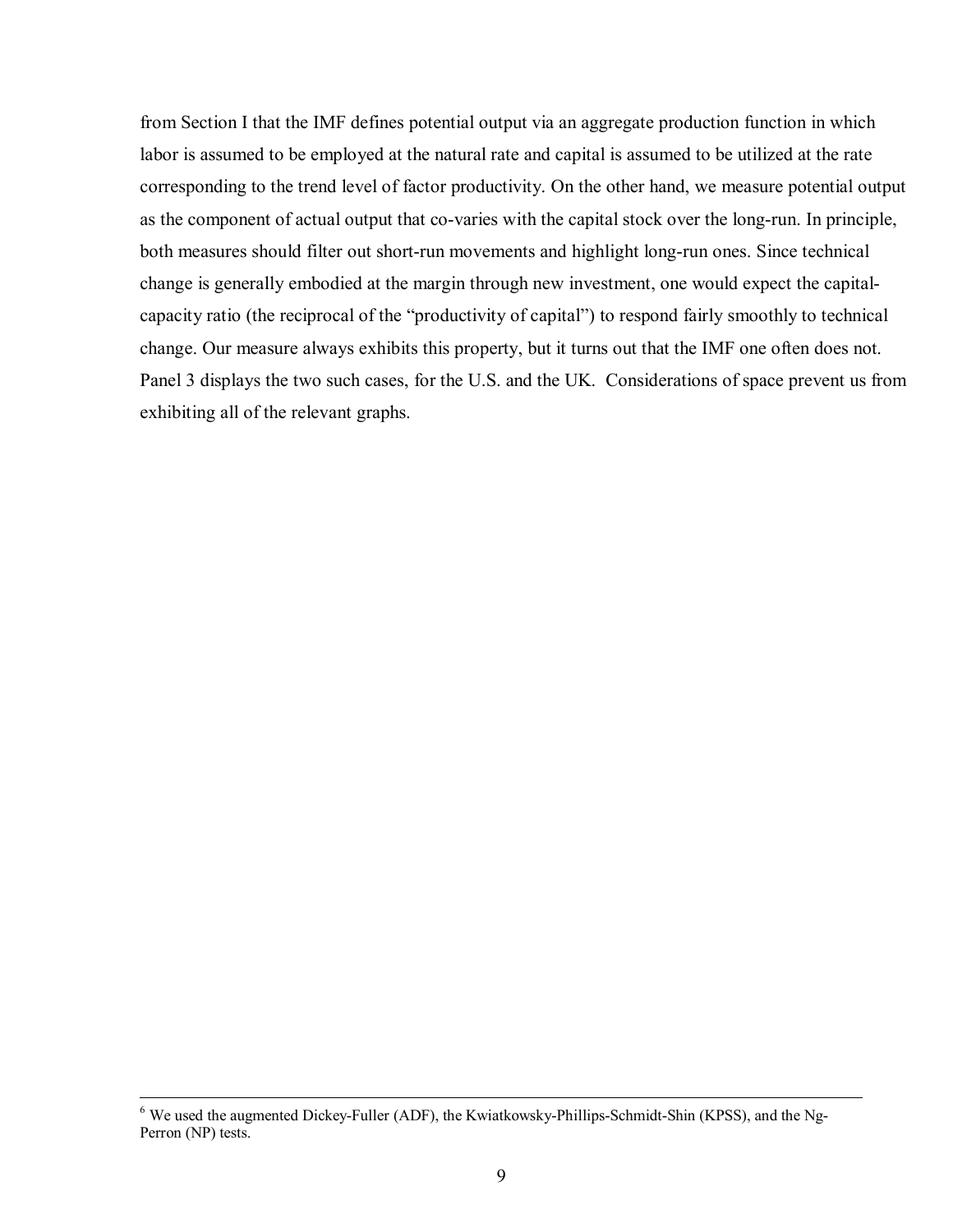

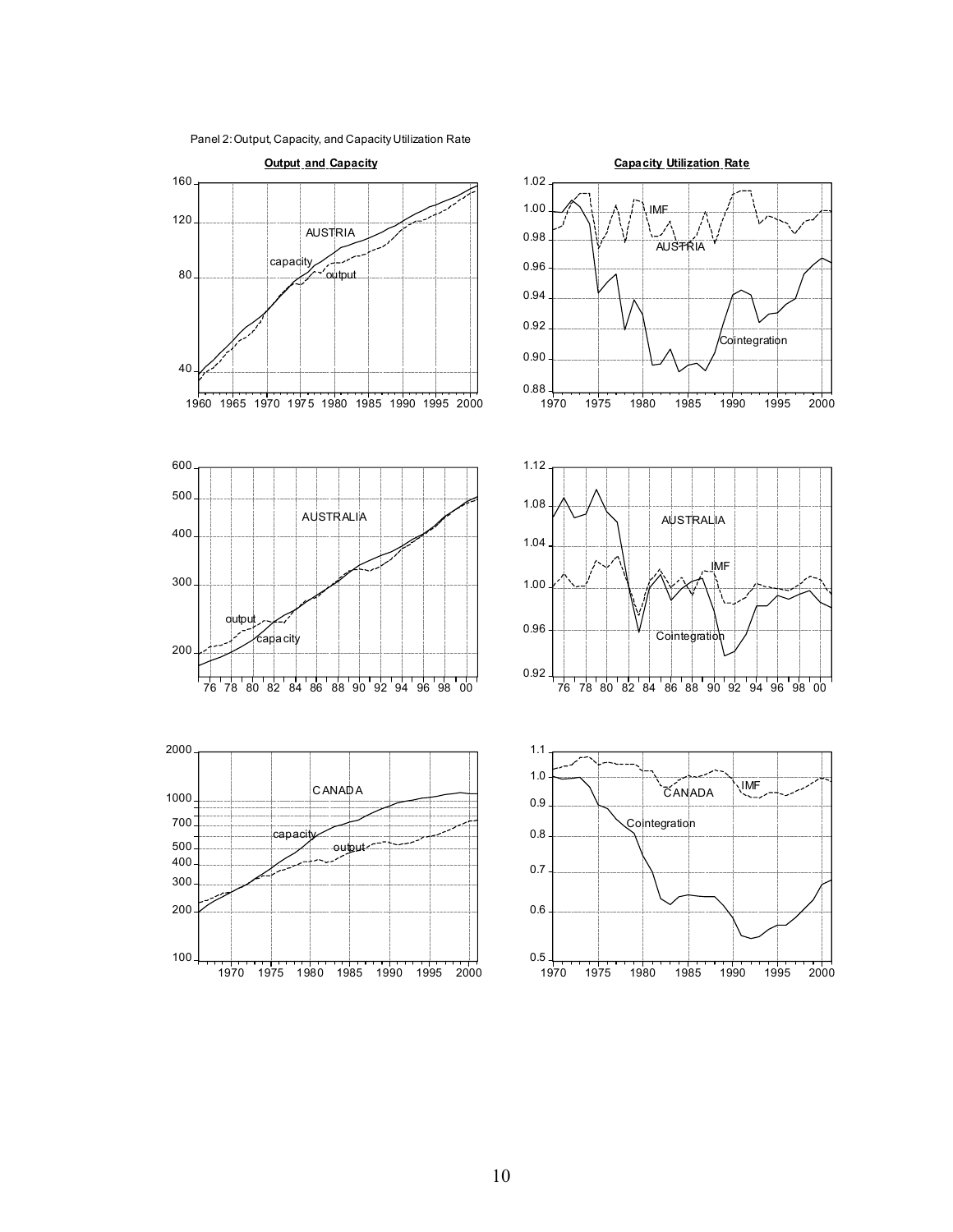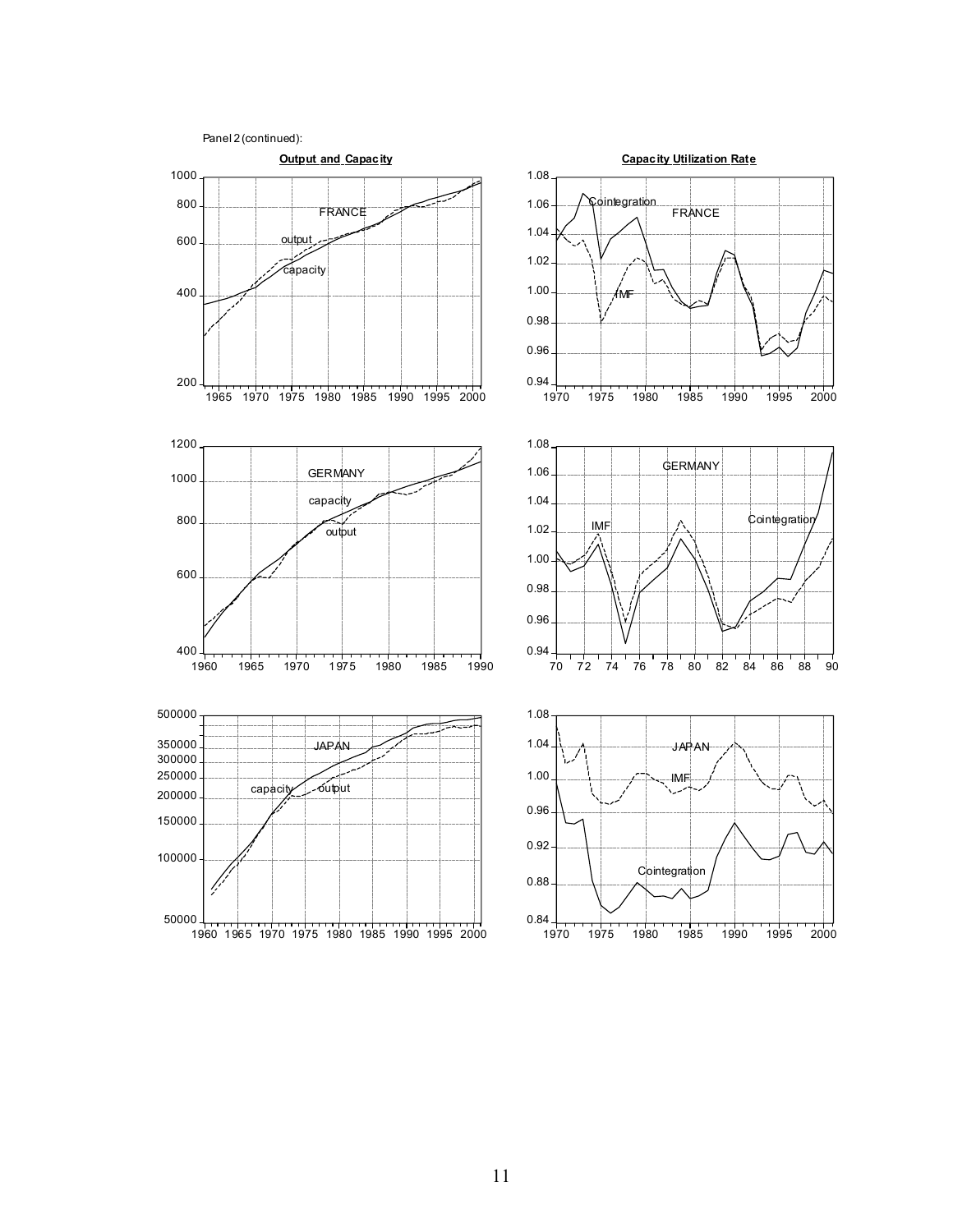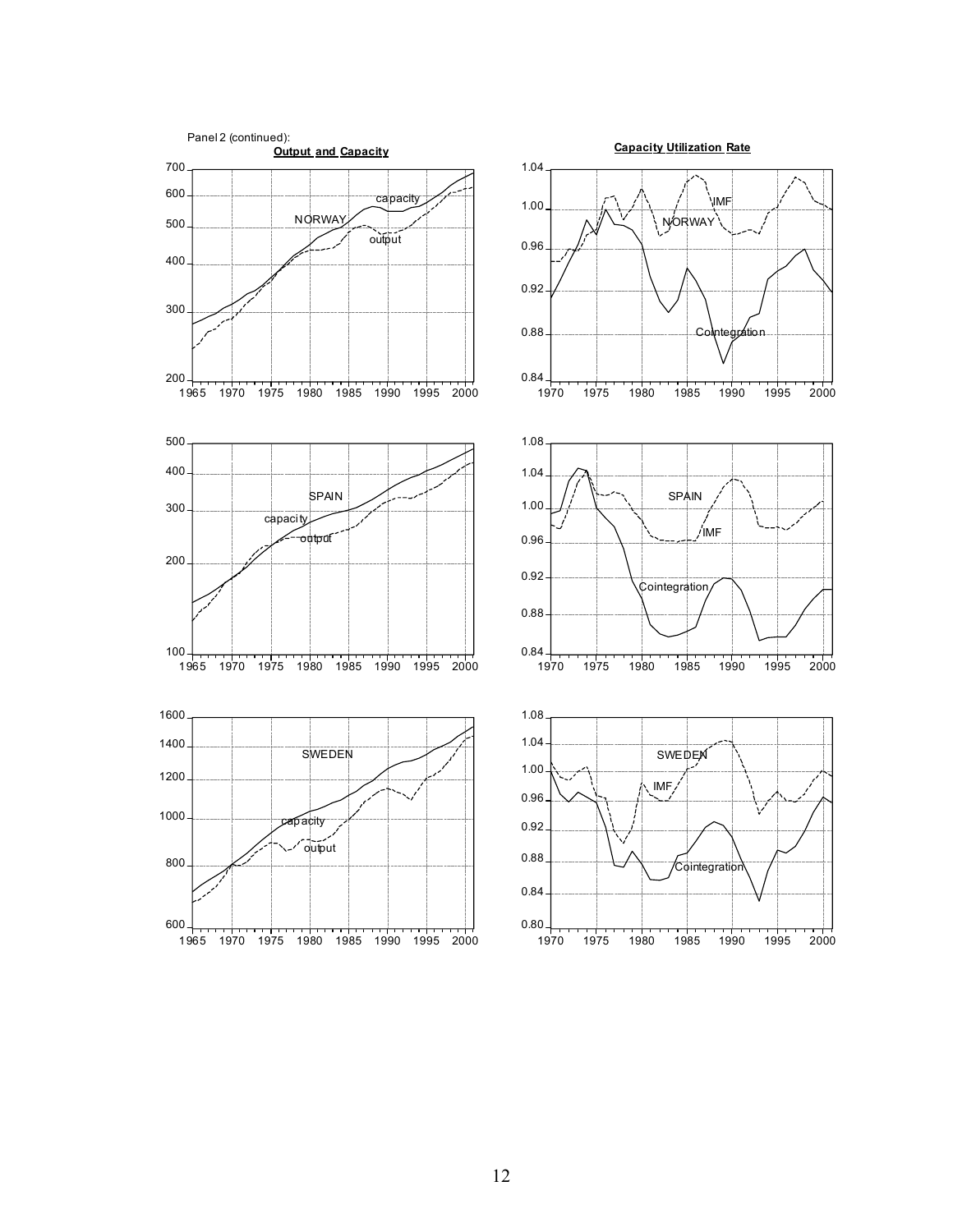

The results for several of the countries show that our measure tends to exhibit a wider range of variations in comparison to the IMF measure which is usually quite damped.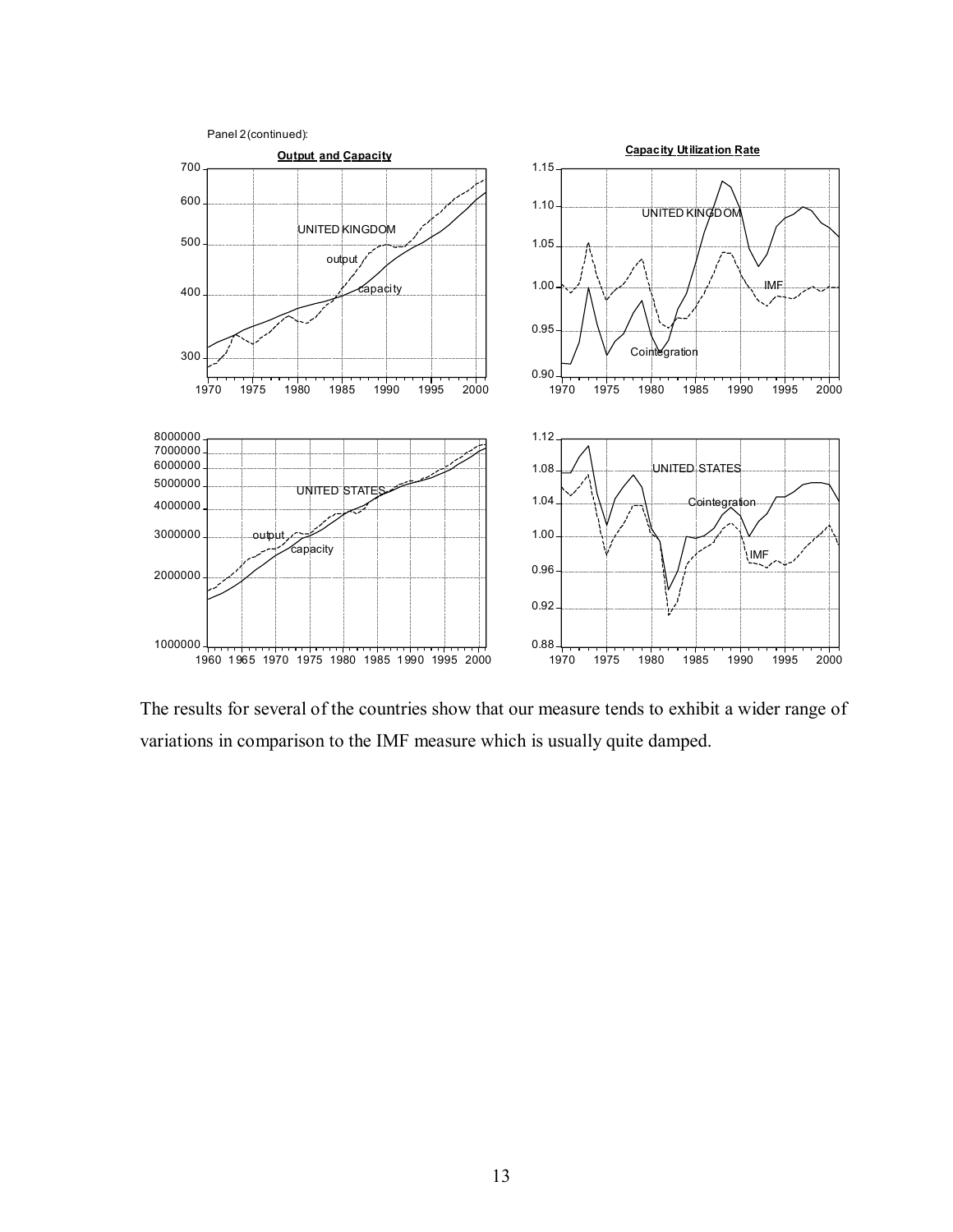

#### **IV. CONCLUSION**

In this paper, we provide a simple general method for estimating economic capacity. The intuitive idea is that economic capacity (potential output) is the aspect of output that co-varies with the capital stock over the long-run. We show that this notion can be derived from a general model that allows for a changing capital-capacity ratio in response to partially exogenous, partially embodied, technical change. Our method has several advantages. It only requires data on output and capital stock, which is widely available across countries, and even across industries. It also closely replicates a previously developed census-based measure of U.S. manufacturing capacity-utilization. Of particular interest is that our measures of capacity are quite different from standard ones based on aggregate production functions, such as those provided by the IMF. The two yield quite different patterns for capacity utilization and for the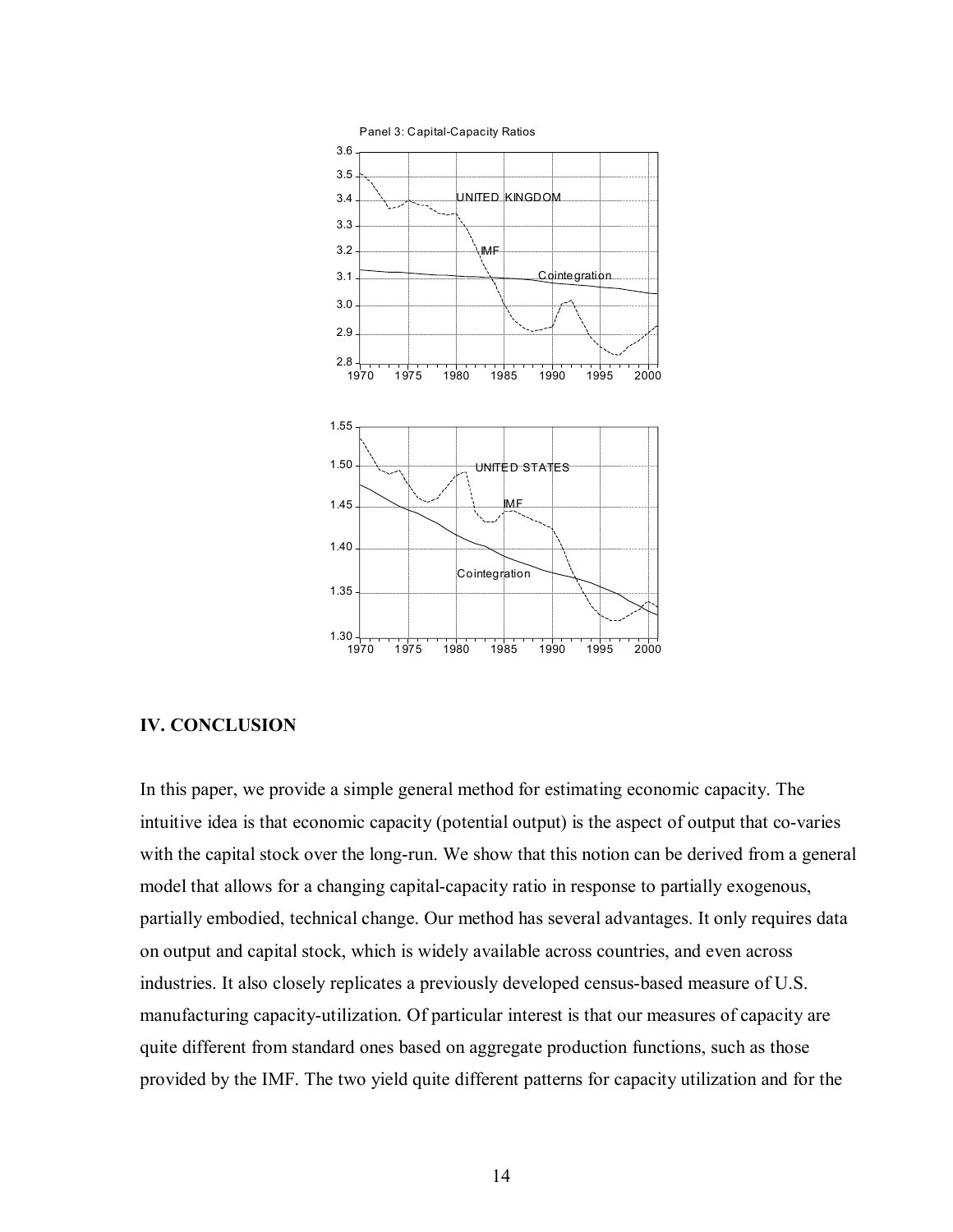capital-capacity ratio (the reciprocal of the "productivity of capital"). In the latter instance, our measure always yields a smooth capital-capacity ratio, while the IMF measure often does not.

Several extensions of this paper are possible. The cointegration method itself could be easily applied at industry levels, since it only requires data on output and capital stock. In addition, the method itself could be deepened by testing for structural breaks in the cointegration equation. Finally, the method could be applied to variables other than output, such as employment and profit, so as to assess the long-term trends of technical change and profitability, respectively.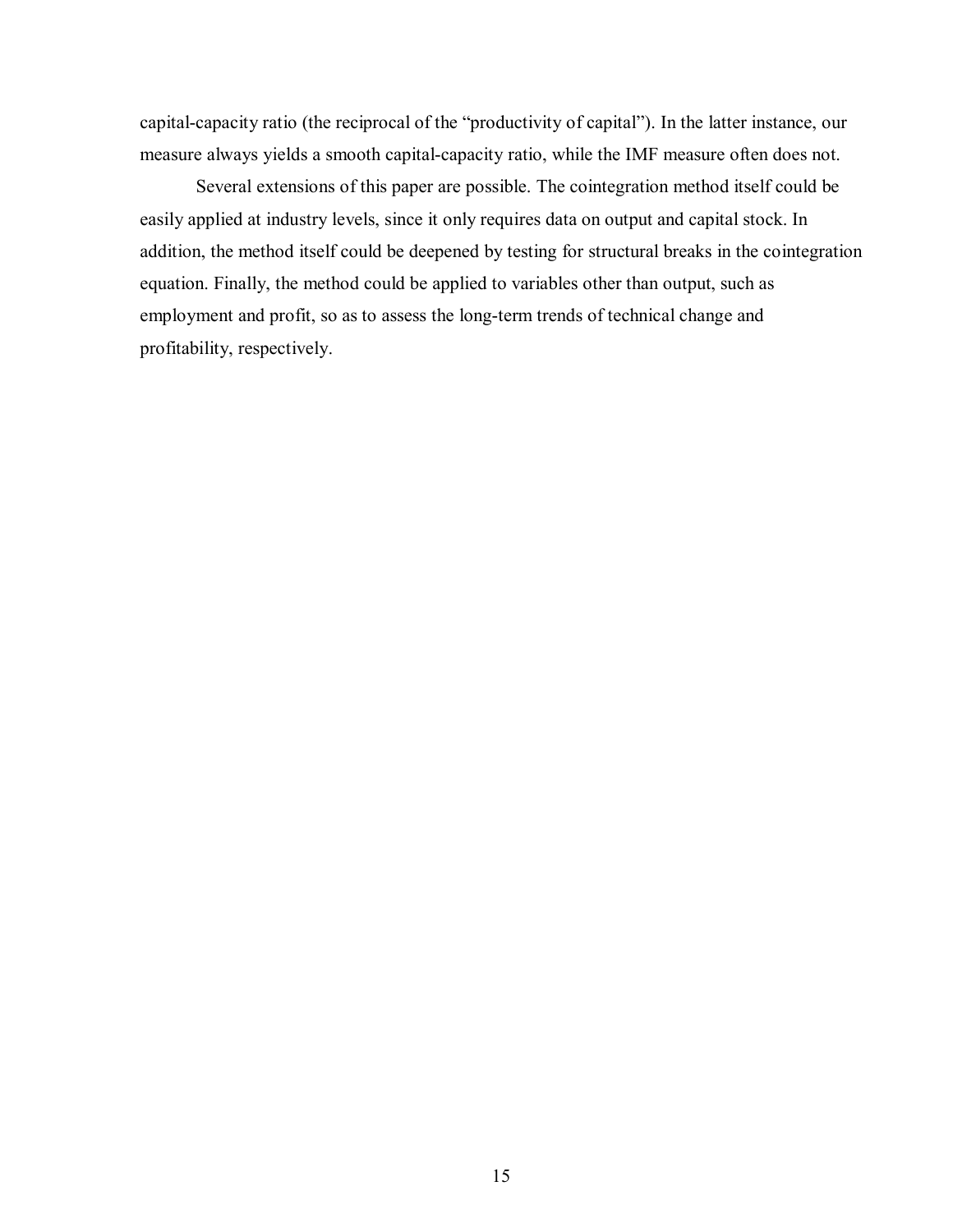#### **REFERENCES**

Christensen, L. R. and Jorgenson, D. W. 1969. "The Measurement of U.S. Real Capital Input, 1929-1967." *Review of Income and Wealth* 15 (4).

\_\_\_\_\_\_. 1976. "Measuring Economic Performance in the Private Sector." *Studies in Income and Wealth* 28. New York: National Bureau of Economic Research.

- De Masi, P. 1997. "IMF Estimates of Potential Output: Theory and Practice." *IMF Working Paper,* no. 97/177.
- Enders, W. 1995. *Applied Econometric Time Series*. John Wiley & Sons, Inc.
- Fisher, F. M. 1969. "The Existence of Aggregate Production Functions." *Econometrica* 37 (4): 553-77.
- Felipe, J. and F. M. Fisher. 2003. "Aggregation in Production Functions: What Applied Economists Should Know." *Metroeconomica* 54 (May): 208-262.
- Foss, M. F. 1963. "The Utilization of Capital Equipment: Postwar Compared with Prewar." *Survey of Current Business* 43: 8-16.
- Gabisch, G. and Lorenz, H W. 1987. *Business Cycle Theory: A Survey of Methods and Concepts*. Berlin: Springer-Verlag.
- Garegnani, P. 1979. "Notes on Consumption, Investment, and Effective Demand: A Reply to Joan Robinson." *Cambridge Journal of Economics* 3 (3): 181-187
- Gillman, J. 1958. *The Falling Rate of Profit, Marx's Law and Its Significance to Twentieth Century Capitalism*. New York: Cameron Associates.
- Hertzberg, M. R., Jacobs, A. I., and Trevathan, J. E. 1974. "The Utilization of Manufacturing Capacity, 1965-73." *Survey of Current Business*.
- Jorgenson, D. W. and Z. Grilliches. 1967. "The Explanation of Productivity Chang." *Review of Economic Studies* 34.
- Kurz, H. 1986. "Normal Positions and Capital Utilization." *Political Economy: Studies in the Surplus Approach* 2 (1): 37-54.
- Marris, R. 1964. *The Economics of Capital Utilization: A Report on Multiple-Shift Work*. Cambridge: Cambridge University Press.
- McCombie. 2000-2001. "The Solow Residual, Technical Change, and Aggregate Production Functions." *Journal of Post Keynesian Economics* (Winter): 267-97. *OECD Economic Outlook* 71 (June).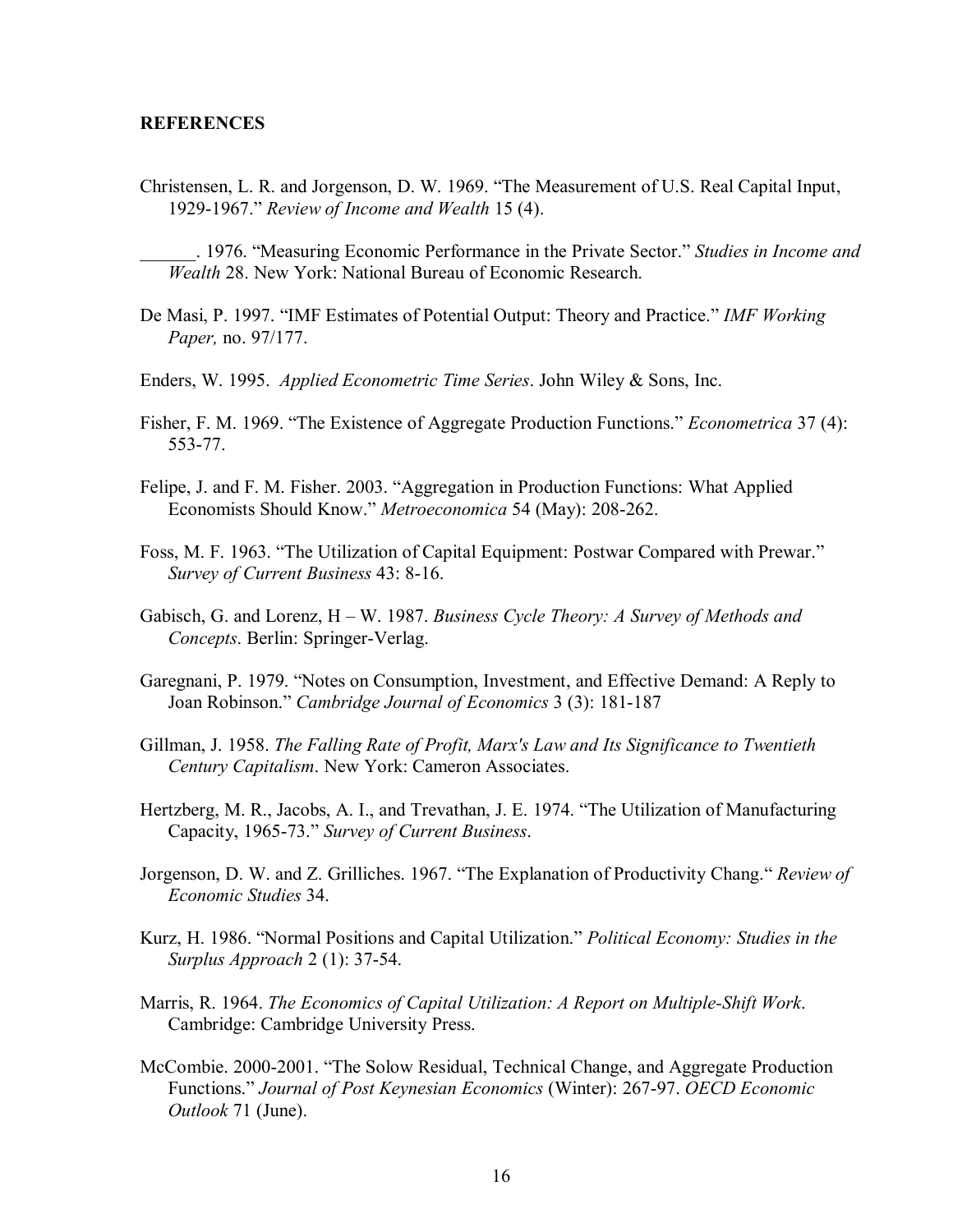- Perlo, V. 1968. "Capital-Output Ratios in Manufacturing." *Quarterly Review of Economics and Business:* 29-42.
- Raddock, R. D. and Forest, G. R. 1978. *Federal Reserve Measures of Capacity and Capacity Utilization*. Board of Governors of the Federal Reserve System.
- Ragan, J. M. 1976. "Measuring Capacity Utilization in Manufacturing." *Federal Reserve Board New York Quarterly Review*.
- Rost, R. F. 1980. "New Federal Reserve Measures of Capacity and Capacity Utilization." *Federal Reserve Bulletin*.
- Schnader, M. H. 1984. "Capacity Utilization." *The Handbook of Economic and Financial Measures*, Frank J. Fabozzi and Harry I. Greenfield, eds. Illinois: Dow-Jones Irwin.
- Shaikh, A. 1987. "The Current Economic Crisis: Causes and Implications." *The Imperiled Economy* Book 1. URPE, N.Y.
- \_\_\_\_\_\_\_\_. 1992. "The Falling Rate of Profit and Long Waves in Accumulation: Theory and Evidence." In Alfred Kleinknecht, Ernest Mandel, Immanuel Wallerstein, eds. *New Findings in Long Wave Research.* London: Macmillan.
- \_\_\_\_\_\_\_\_. 1999. "Notes on Capacity Utilization Measures." *Mimeo.* New School University.

\_\_\_\_\_\_\_\_. 2004 forthcoming. "Nonlinear Dynamics and Pseudo-Production Functions." *Eastern Economics Journal.* Special Issue on Production Functions. Spring.

- Shapiro, M. 1989. "Assessing the Federal Reserve's Measures of Capacity and Utilization." *Brookings Papers on Economic Activity* 1: 181-241.
- Tsaliki, P. and L. Tsoulfidis. 1999. "Capacity Utilization in Greek Manufacturing." *Modern Greek Studies Yearbook* 9: 127-42.
- van Duijn, J. J. 1983. *The Long Wave in Economic Life*. London: George Allen and Unwin.
- Weisskopf, T. 1979. "Marxian Crisis Theory and the Rate of Profit in the Postwar U.S." *Cambridge Journal of Economics*, no. 4.
- Winston, G. C. 1974. "The Theory of Capital Utilization and Idleness." *Journal of Economic Literature* 12 (4): 1301-1320.
- Wolff, Edward N. 1986. "The Productivity Slowdown and the Fall in the U.S. Rate of Profit." 1947-76. *Review of Radical Political Economy,* Vol. 18, No. 1&2, 87-109.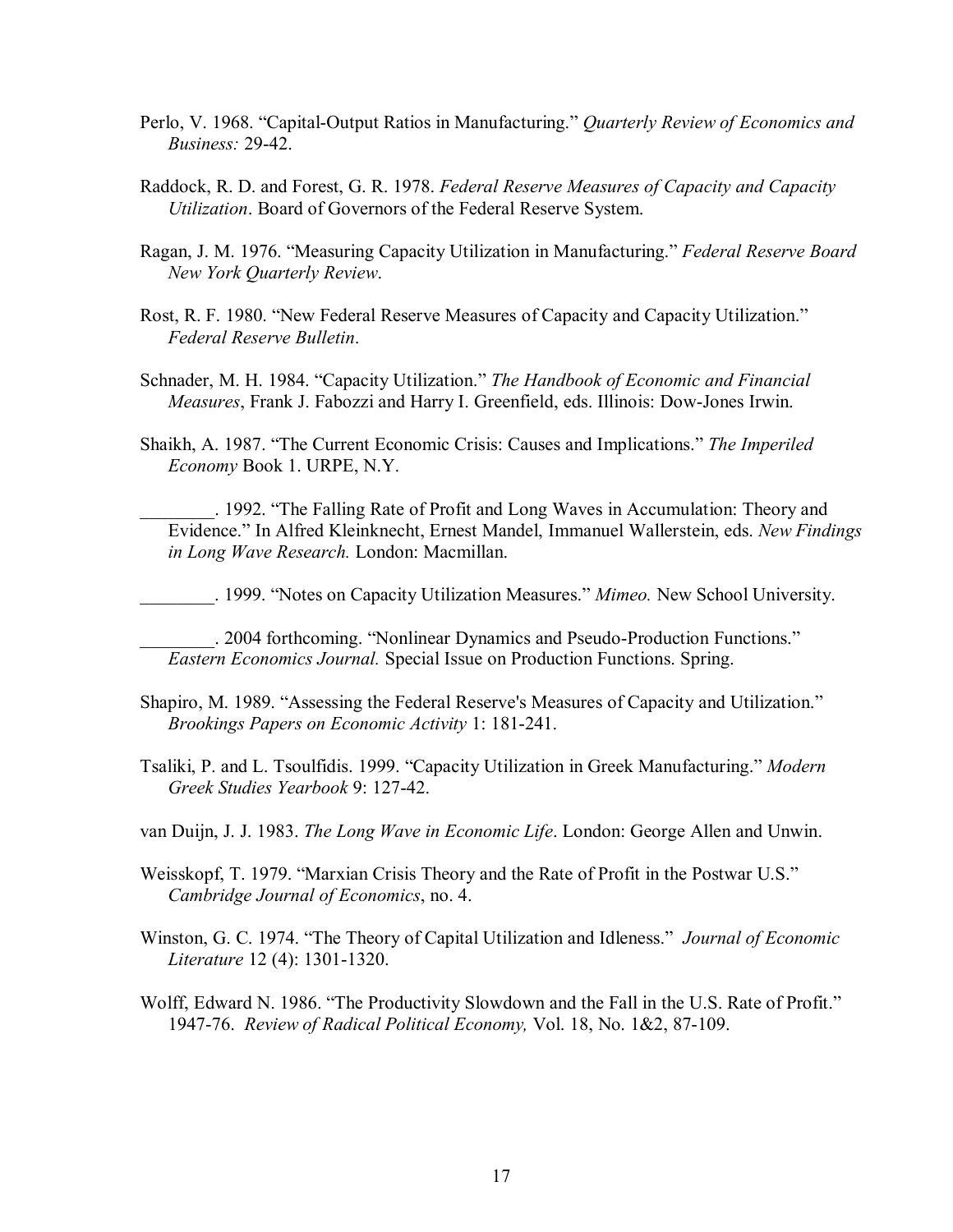### **DATA APPENDIX**

As is well known, the power of unit root tests is rather low, especially when applied to relatively small sample sizes such as the current one. We have therefore decided to carry out three tests: the Augmented Dickey Fuller (ADF), the Kwiatkowsky, Phillips, Schmidt, and Shin (KPSS), and the Ng-Perron (NP) tests. For both the ADF and the NP tests the null hypothesis is the presence of a unit root while that for the KPSS test is that the variable is stationary. We decided on the order of integration of a variable on the basis of at least two of the tests. A decision based on at least two tests made us reasonably confident of our final specification with regard to the number of unit roots in each variable.

Table 1 summarizes the results of the unit root tests.

TABLE 1:

| Country   | Order of Integration, Type of Test, and |                      |  |
|-----------|-----------------------------------------|----------------------|--|
|           | <b>Significance Level</b>               |                      |  |
|           | Output                                  | Capital Stock        |  |
| Austria   | I(2)                                    | I(2)                 |  |
|           | KPSS*** $\&$ NP*                        | KPSS* $\&$ NP*       |  |
| Australia | I(1)                                    | I(1)                 |  |
|           | KPSS*** & NP*                           | $KPSS**\&NP*$        |  |
| Canada    | I(1)                                    | I(1)                 |  |
|           | ADF*, KPSS**, $\&$                      | ADF*, KPSS**, & NP*  |  |
|           | $NP*$                                   |                      |  |
| France    | I(1)                                    | I(1)                 |  |
|           | ADF*, KPSS**, &                         | ADF*, KPSS*, $&$ NP* |  |
|           | $NP*$                                   |                      |  |
| Germany   | I(2)                                    | I(2)                 |  |
|           | ADF*, KPSS***,                          | ADF*, KPSS**, & NP*  |  |
|           | $\&$ NP*                                |                      |  |
| Japan     | I(2)                                    | I(2)                 |  |
|           | ADF*, KPSS*, &                          | ADF*, KPSS*, & NP*   |  |
|           | $NP*$                                   |                      |  |
| Norway    | I(1)                                    | I(1)                 |  |
|           | KPSS** & NP*                            | KPSS* & NP*          |  |
| Spain     | I(2)                                    | I(2)                 |  |
|           | $ADF^* & NP^*$                          | ADF* & NP*           |  |
| Sweden    | I(1)                                    | I(1)                 |  |
|           | $KPSS**\&NP*$                           | $KPSS^* \& NP^*$     |  |
| UK        | I(1)                                    | I(1)                 |  |
|           | KPSS*** & NP**                          | KPSS** & NP*         |  |
| U.S.      | I(1)                                    | I(1)                 |  |
|           | ADF*, KPSS***,                          | ADF*, KPSS**, & NP*  |  |
|           | $\&$ NP*                                |                      |  |

\* = significance at 1%, \*\* = significance at 5%, and

\*\*\* = significance at 10%